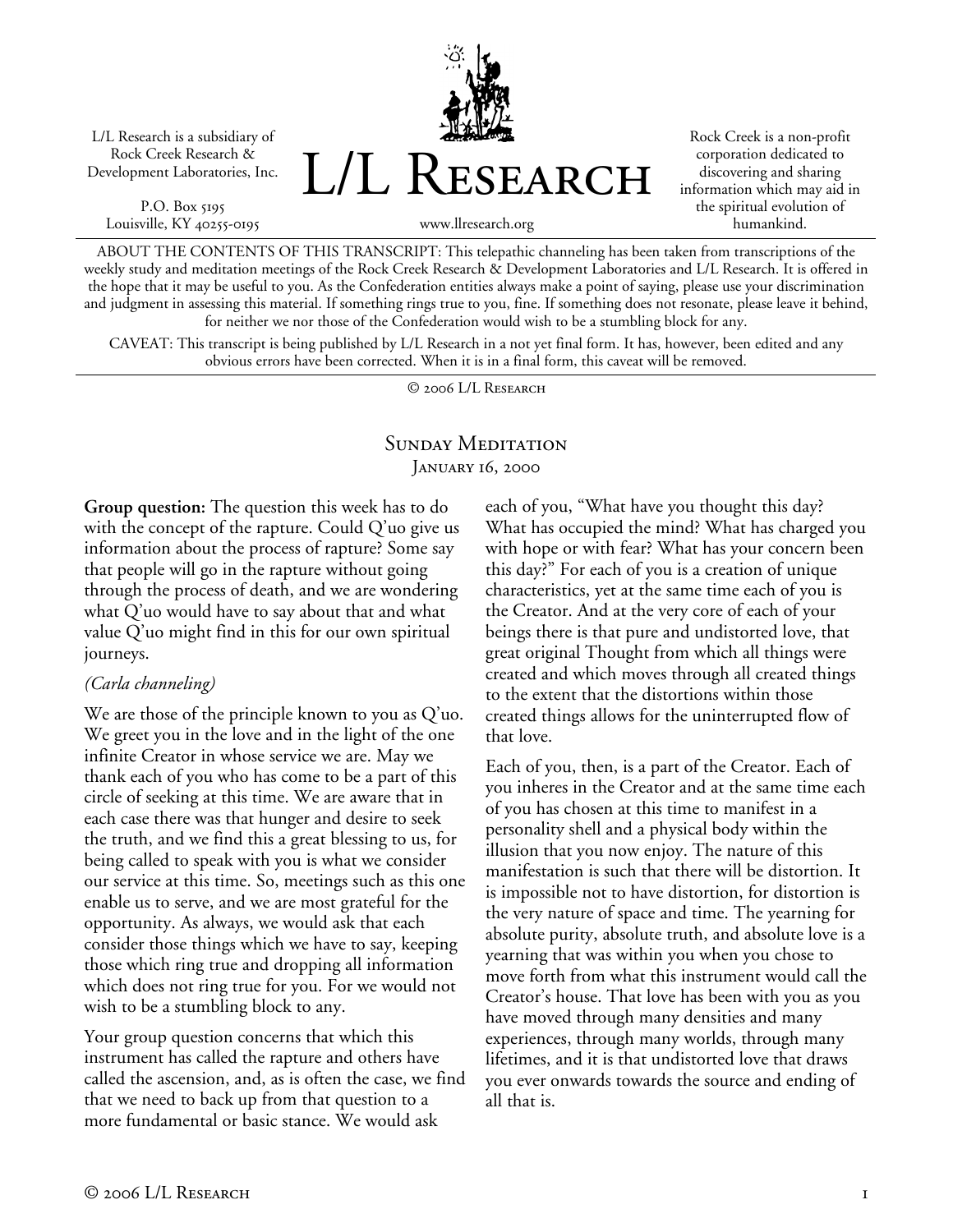So you may consider yourself as a distorted version of the Creator, each of you distorted in unique and fascinating ways, each of you having chosen the gifts that you would bring into manifestation with your personality shell, the limitations that you would set for yourself so that you may learn, the relationships that you chose specifically for their friction, for their catalyst, that you might experience that process of distillation wherein all of those things that move before the eye of mind bloom, stutter and fail. There are many tools that each of you has available in this journey that you take together and, yet, always alone.

One of those tools could be called imagination, and we would ask you to look at the material that the one known as P has brought to the attention of this group. We consider that source and many others to be valid and interesting resources from which to draw inspiration and structures of thinking. For you see, when you seek the truth, when you seek the nature of reality, you move quickly into uncharted seas within the deep mind. The deep mind does not think like the conscious mind, for to the conscious mind, to the intellectual mind, the tool of logic is considered useful and helpful. And, yet, as the one known as R said earlier, in matters of spiritual concern logic and reasoning often not only do not make the picture clearer but also may obfuscate those resources that are there.

The function of myth, then, is as a resource which aids the mind in its attempts to think about spiritual matters. When we say myth or mythical system we refer to the entire gamut of religions, philosophies and cosmologies, whether they be what this instrument would call orthodox or within the culture and society, or unorthodox and eccentric. It does not matter what the rest of the world thinks about any given system of mythical, religious or philosophical thought. Rather, it matters to each individual what structures of thought attract and awaken desire within that individual. When a mythical system or a portion of a mythical system rivets the attention then the seeker may know that this is fertile ground for investigation or contemplation, for deep thought over a period of time.

As long as this particular vision or structure or thought attracts the mind and the heart, then for that person this is precisely what that person needs to be looking at and thinking about, for each seeker will be drawn to those structures of thought that help that individual think about deity, devotion and service. Such is the nature of the human heart and the deep mind that it is often a process that cannot be predicted in any way. It is a process that is full of surprises. The thought that takes the mind and heart today places it then over a period of time into a gradually changing—we are having trouble finding a word in your language. We show this instrument a nautilus. The shell of the nautilus grows each year as the animal within the shell grows, making a beautiful curling and ever-widening horn. Such is the process of thinking about spiritual matters, having those feelings and experiences seated within the personality shell and moving around in a spiral fashion so that you are hitting the same material repeatedly and each time finding new avenues of thought to be created where before there was none.

So you see, working with mythical systems is something we feel is extremely helpful and valid. Those systems are there because inspired entities throughout your history have attempted in their own ways to share their visions of processes which they saw in a unique and interesting way. Such a piece of mythical architecture is the rapture or the ascension. We shall say through this instrument that which this instrument said herself earlier, that being that it is our humble opinion that the processes of spiritual evolution at work upon your planetary sphere at this time are metaphysical rather than physical. We do not in any way suggest that planet itself is not laboring difficultly at this time. Indeed, your sphere itself is undergoing a graduation and a birthing into a density more filled with the light of the one infinite Creator.

The suggestion has been made many times that the planetary sphere itself would, through the necessity of altering its magnetic polarity to some extent, shake off all life as a dog would shake off fleas. And indeed, one reason that wanderers first came to this particular planetary sphere was to transmute the infinite love and light of the one Creator through their physical and metaphysical instrument and out into the Earth plane, creating a net of light that would alleviate and ameliorate the tectonic distress which the Earth is now experiencing. It is our opinion that this plan, though working imperfectly, has reached a critical mass sufficient to enable your planet to suffer many smaller catastrophes that allow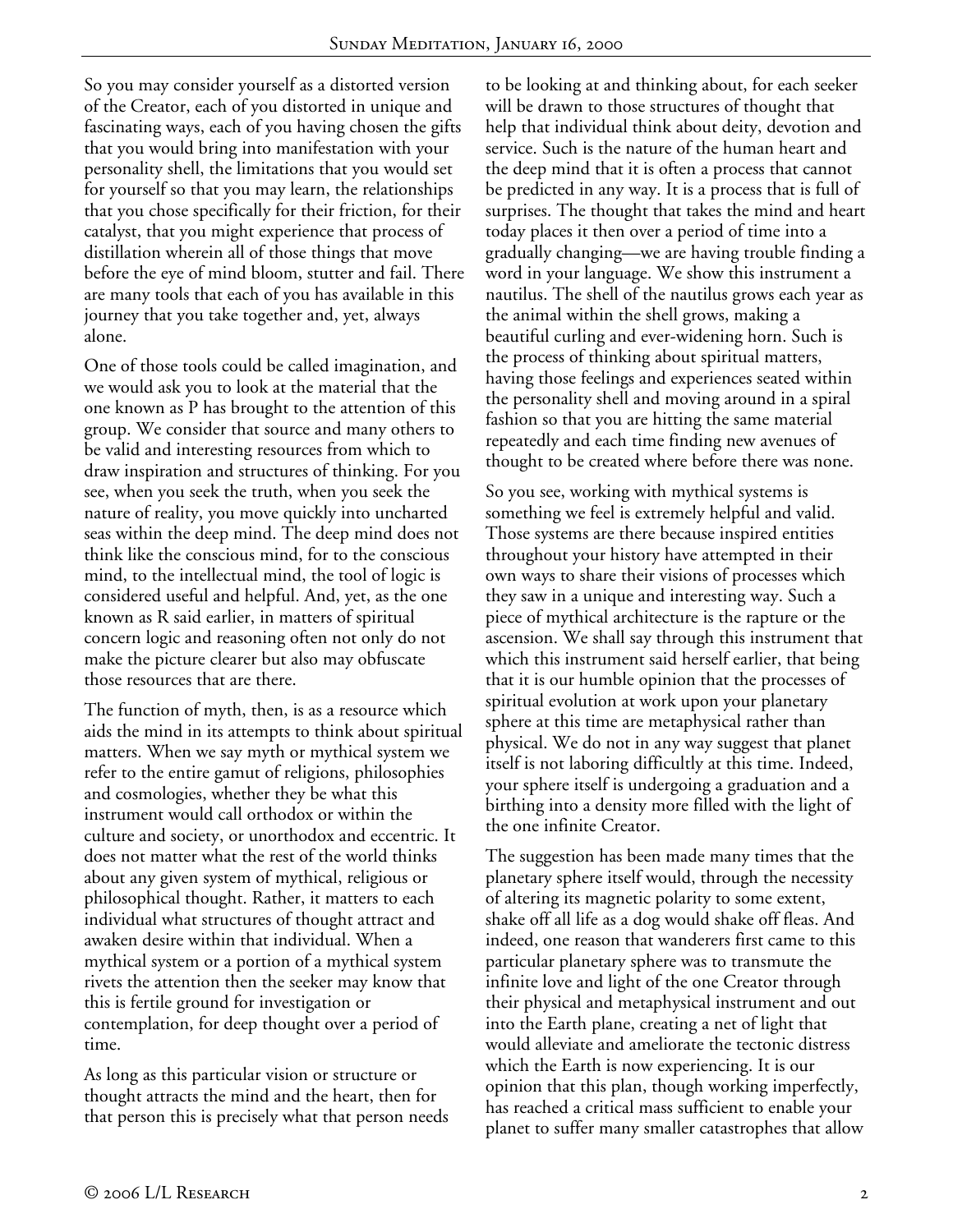the majority of those upon your planet to continue to enjoy the illusion.

However, there is also another kind of graduation which is taking place among your peoples at this time. It is our opinion that this ascension or rapture is a way of describing what we have thought of before as steps of light. It is our feeling that when, as the one known as Jim said, the doors of death open for an individual that individual goes through as much healing as it needs to go through to recover from the stress of physical death, to gather the feet under the self within the new configuration, the new body, the new environment. There is the review of the incarnation which takes place when healing work has been accomplished so that the soul itself may, together with the higher self, review the incarnation and consider how that learning process went and what may need to be focused upon next in the never-ending process of spiritual learning.

At the point that this has been accomplished and the soul knows itself and is oriented to its surroundings it then comes to a kind of staircase, if you will, where there is a gradually increasing density of light. In this process the spirit simply moves forward into fuller light until it is receiving a maximum amount of light that it can enjoy in a stable manner. At this point the spirit stops. That point may be in third density. That point may be in fourth density, or even higher. Whatever amount of light is comfortable to that spirit is the appropriate density location for that entity in its next incarnation. Rather than there being a judge meting out judgment it is simply a matter of each spirit finding itself in the best place possible for new learning and growth.

We would turn now to the question of what the rapture, then, may be discussing. For it is an inspiring and riveting writing that has fascinated many, many seekers over thousands of years. It is our opinion that this writing moves into a very creative and useful way to look at death, to look at the death of the physical or mortal body. In a world of appearances the death of the physical body is the end of everything, the alpha and omega of dust and ashes. And, yet, the spirit within rebels at the limit of death, at the abruptness and dislocation of death, and it says, "There must be more. Surely I could not be stopped by this arbitrary exhaustion of flesh."

We have found in working with your peoples that it is almost impossible to be complete and satisfactory in our coverage of almost any subject, for wherever there are minds that think there will be the desire for complexity. Yet, our message is ever towards simplification. It is our feeling that at the very heart of each of you lies all that you will ever need to know, kept safe, secure and snug within your skeleton and musculature and all of those physical embellishments that create the fair physical body. To us, you are a vibration that we can see and feel and touch. To us, you are love, and as we gaze at you we see the reflection and it is love.

To us, each entity has already ascended. For to us the energy which is you is already perfect. We encourage each of you to seek in whatever way is helpful to you. As always, we encourage meditation. Simply lighting the candle and sitting with the candle is a life-changing habit if it be prosecuted through time. And we encourage all the other avenues of seeking as well. Most of all, we encourage you to believe in your own rightness, for that which inspires you may not inspire others. But that does not matter. That does not signify anything for you. Whatever moves you to think upon who you are, why you are here, where you are going, of these things we greatly approve. And because each entity is very much, and of necessity, alone in the seeking within, become more and more aware of the great aid you may be to each other by offering support and understanding wherever you can, by sharing honest emotion and opinion whenever you are asked, and by simply being there to give a smile to a stranger, or to simply interact as you go about your chores. Each of you with your many, many chores are all a' bustle, and we do enjoy tuning into groups such as this one and seeing all of the colors of your desires and hopes, your ambitions and your fears. Know that you are loved for who you are. We consider each of you our friends.

We would at this time transfer this contact to the one known as Jim. We leave this instrument in thanks, love and light. We are those of Q'uo.

## *(Jim channeling)*

I am Q'uo, and greet each again in love and in light through this instrument. It is our privilege at this time to offer ourselves for any further queries which those present might have for us. Is there another query at this time?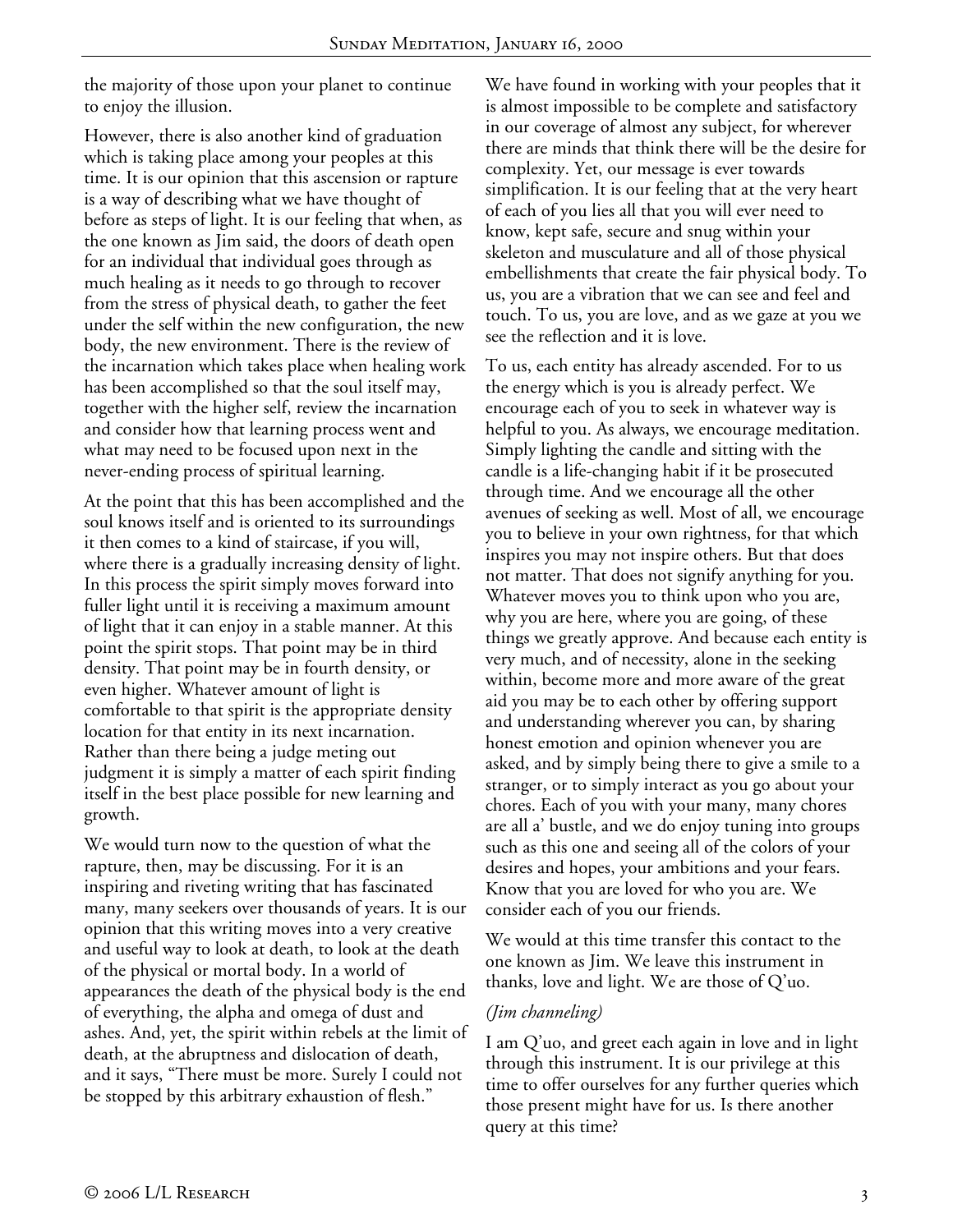**P:** Yes. I have a couple. I have some about addictions which are part of my path. Some people say if you don't do things their way that you can't make it to where you are going. There are all kinds of addictions: food, money, shopping, working, sex, etc. These are all lessons for us, for us to overcome. I can't help anyone else until I have overcome them to find the path out. I believe in the rapture. I want to go on the rapture and come back to help others when the time is right. That is the first part of the question.

I am Q'uo, and we have listened carefully to that which you have offered to us and we have not found a clear query at the present time. Could you requestion, please?

**P:** I am saying that there are many paths and everybody has to walk their own path. Some people don't understand that and will place judgment on you for not walking their path. Those people distress me because I like some of them and open my heart to them and share my soul with them. Then they find out certain things about me and it hurts and I am disheartened but I feel those addictions are still part of my path. The second question was, I have placed on this Bible here three amulets: a ring and two stones for E and M and I was wondering if they could be charged so that they could help open the hearts of those who own them?

I am Q'uo, and we appreciate that which you have offered to us. We are most happy to lend our healing vibrations to those amulets which you have offered for such. We bless each and bestow upon these objects of the third-density illusion those feelings of love and acceptance which you have spoken of as being somewhat lacking from those whose judgment is heavy upon yourself. We would agree that each entity has a path which is unique; whether this path has the accoutrements which you have called addictions or does not have such is of no consequence, for each entity will fashion that journey which has meaning for him or for her. And all portions of the journey through the third-density illusion are shrouded in mystery, for from mystery and into mystery each of you shall leave. For the one infinite Creator is beyond all understanding, and the one Creator exists in full in each, though there may be a disguise that is worn for a certain purpose and a certain time. This disguise shall, at a certain time, be dropped and each entity shall return again in full

realization and experience of the one Creator. For each is made of nothing else. We are aware that each entity has those qualities which may be accepted or rejected by others or by the self, and the great lesson of this illusion is to love with an open heart, to accept without condition …

## *(Tape change.)*

I am Q'uo, and am once again with this instrument. We apologize for the delay and for the pause that was necessary in order for those present to rejoin the circle of seeking. We would ask if there might be another query at this time?

**Carla:** I have noticed a lot of computer weirdness, the latest being that this week, again, even though the data base was found I couldn't open it, and I have not been able, by looking at myself and my experience, to find any psychic greeting component at all. It just seems like the typical glitches one runs across when one is working, but I do want to ask for any insight that you might have because I do want to enter working on this book with the best that I have to offer.

I am Q'uo, and am aware of your query, my sister. In this regard we may suggest that the genesis of the difficulty is simply that, as they are called, bugs in the software, and we observe that your patience in this regard is to be commended. For an undertaking of that which you speak is that which requires a certain gentleness balanced with a perseverance that will see you through the difficulties of any nature.

Is there a further query, my sister?

**Carla:** As a follow up, two things are happening: I am extremely content with less, and, number two, is the joy and the bliss that I feel comes from the less being here, doing chores, weeding the garden, cooking in the kitchen, and just doing the normal things that we do. The small things seem to contain all of the truth and the beauty and the learning that I was looking for out in the world. Is this a typical progress, from your experience, from working with people in third density, that their bliss comes not from farther and farther out but from closer and closer in?

I am Q'uo, and am aware of your query, my sister. And, indeed, we find this is true not only for those of your third-density illusion but for all succeeding illusions as well. For the true richness of each experience is contained within the heart of the one